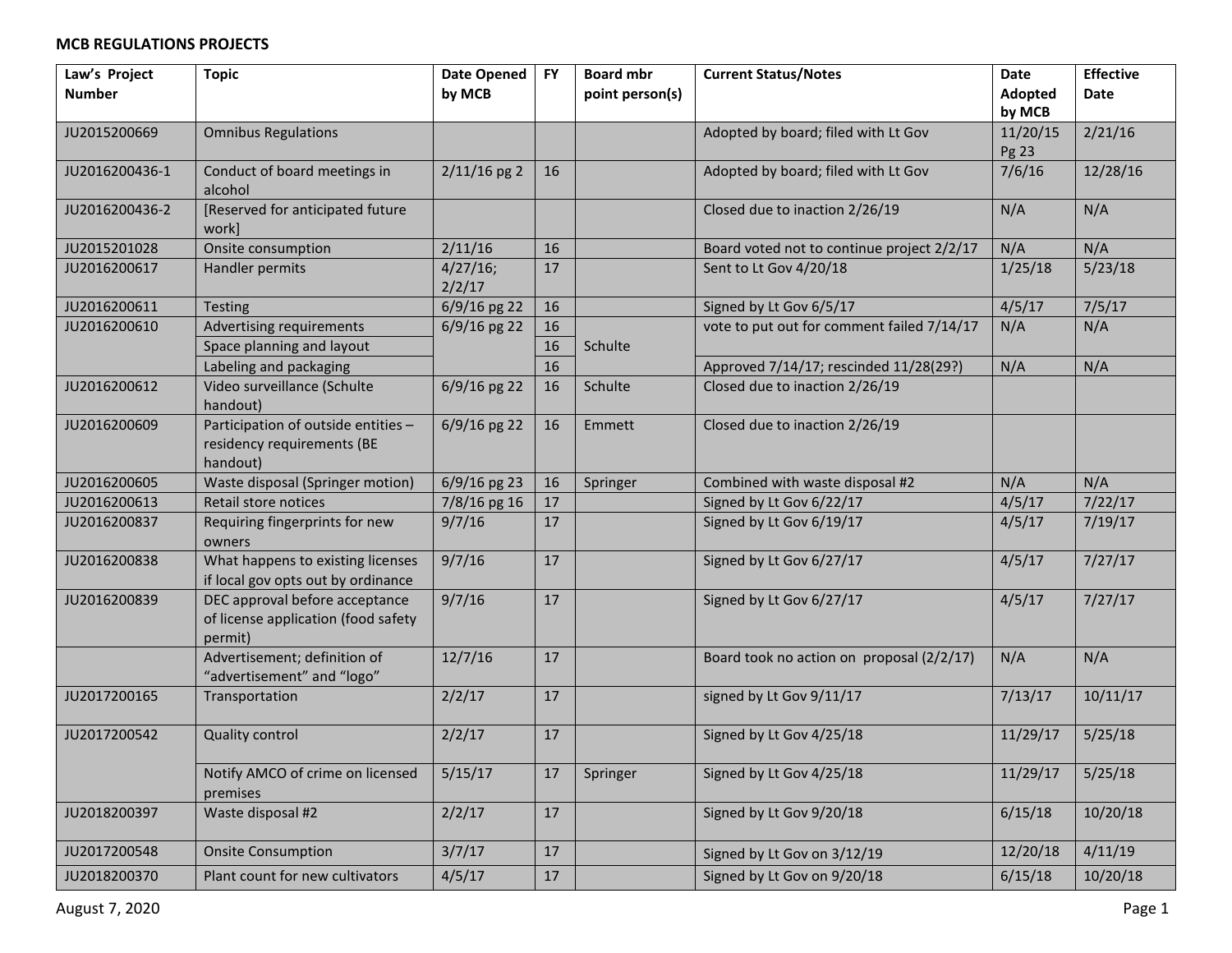| Law's Project<br><b>Number</b> | <b>Topic</b>                                                                           | <b>Date Opened</b><br>by MCB | <b>FY</b> | <b>Board mbr</b><br>point person(s) | <b>Current Status/Notes</b>                                                                                                         | Date<br>Adopted       | <b>Effective</b><br><b>Date</b> |
|--------------------------------|----------------------------------------------------------------------------------------|------------------------------|-----------|-------------------------------------|-------------------------------------------------------------------------------------------------------------------------------------|-----------------------|---------------------------------|
|                                |                                                                                        |                              |           |                                     |                                                                                                                                     | by MCB                |                                 |
| JU2017200536-1                 | Require testing licensee to notify<br>director of significant equipment<br>failure     | 5/15/17                      | 17        | Springer                            | Signed by Lt Gov on 7/24/18                                                                                                         | 11/29/17              | 8/23/18                         |
|                                | Separation distance                                                                    | 4/5/17                       | 17        | Springer                            | Draft on 9/14 agenda; no action                                                                                                     | N/A                   | N/A                             |
| JU2017200477                   | Timing of public objections                                                            | 5/15/17                      | 17        | Emmett                              | Signed by Lt Gov on 11/28/17                                                                                                        | 9/15/17               | 12/28/17                        |
|                                | Local government jurisdiction                                                          |                              | 17        |                                     |                                                                                                                                     |                       |                                 |
| JU2017200533                   | Revise definition of "direct or<br>indirect financial interest" at 3<br>AAC 306.015(e) | 5/15/17                      | 17        | Springer                            | adoption vote failed 11/29/17                                                                                                       | N/A                   | N/A                             |
|                                | "Advertisement" and<br>"promotional activities"                                        |                              | 17        | Mlynarik; Miller                    | Signed by Lt Gov 9/17/18                                                                                                            | 6/15/18               | 10/17/18                        |
| JU2017200827                   | Allow licensees to participate in<br>trade shows                                       | 5/15/17                      | 17        | Emmett                              | Signed by Lt Gov 7/12/18                                                                                                            | $1/25/18$ &<br>5/7/18 | 8/11/18                         |
|                                | Require corporation bylaws                                                             | 9/14/17                      | 18        | Jones                               | Signed by Lt Gov 7/12/18                                                                                                            | 1/25/18               | 8/11/18                         |
|                                | Multiple businesses on a lease                                                         |                              | 18        |                                     |                                                                                                                                     | 1/25/18               | 8/11/18                         |
|                                | <b>Removal of affiliates</b>                                                           |                              | 18        |                                     |                                                                                                                                     | 1/25/18               | 8/11/18                         |
|                                | Charging for multiple inspections                                                      | 9/14/17                      | 18        |                                     | Signed by Lt Gov 7/12/18                                                                                                            | 1/25/18               | 8/11/18                         |
|                                | Local gov approval of odor<br>emissions                                                | 9/14/17                      | 18        | Springer                            | Signed by Lt Gov 7/12/18                                                                                                            | 1/25/18               | 8/11/18                         |
| JU2018200331.003               | Revise definition of "recreation or<br>vouth center"                                   | 5/15/17                      | 17        | Miller                              | adoption vote failed 8/15/18                                                                                                        | N/A                   | N/A                             |
| JU2018200331.002               | Extend video storage retention<br>time                                                 | 11/14/17                     | 18        | Springer                            | vote to adopt failed 0-5 on 10/17/18                                                                                                | N/A                   | N/A                             |
| JU2018200331.001               | Date of issuance of handler<br>permits                                                 | 1/25/18                      | 18        | Jones                               | Signed by Lt Gov 8/8/18                                                                                                             | 6/15/18               | 9/7/18                          |
| JU2017200829                   | Definition of resident                                                                 | 9/14/17                      | 18        |                                     | approved 1/25/18; rescinded 5/7/18                                                                                                  | N/A                   | N/A                             |
|                                | Financial background<br>investigations                                                 | 9/14/17                      | 18        | Jones                               | Draft on 11/14 agenda; voted out for public<br>comment 11/29/17 comment period closed<br>1/3/18; sent to cmte 1/25/18.              |                       |                                 |
|                                | Random sampling                                                                        | 2/2/17                       | 17        |                                     | Draft on 11/14 agenda; referred to testing<br>cmte 11/29/17                                                                         |                       |                                 |
|                                | Require trim that is sold<br>separately to be tested separately;<br>kief               | 5/15/17                      | 17        | Emmett; Miller                      | Voted out for public comment 7/14/17;<br>posted 8/15/17; cmts due 9/22/17; on<br>11/14 agenda; referred to testing cmte<br>11/29/17 |                       |                                 |
|                                | Streamline edibles testing                                                             | 7/14/17                      | 18        | Emmett                              | Draft on 11/14 agenda; referred to testing<br>cmte 11/29/17                                                                         |                       |                                 |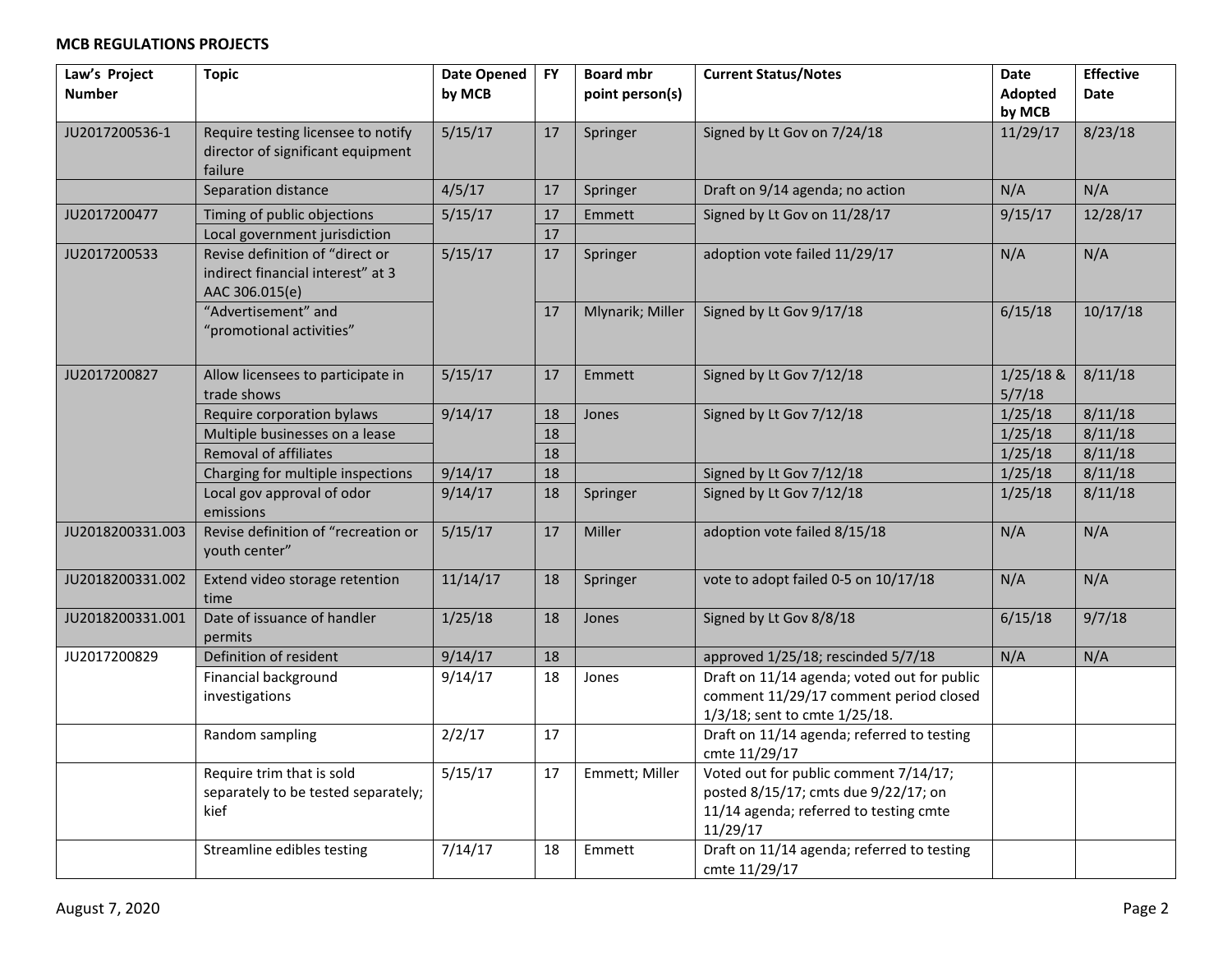| Law's Project    | <b>Topic</b>                        | Date Opened | <b>FY</b> | <b>Board mbr</b> | <b>Current Status/Notes</b>                  | Date           | <b>Effective</b> |
|------------------|-------------------------------------|-------------|-----------|------------------|----------------------------------------------|----------------|------------------|
| <b>Number</b>    |                                     | by MCB      |           | point person(s)  |                                              | <b>Adopted</b> | <b>Date</b>      |
|                  |                                     |             |           |                  |                                              | by MCB         |                  |
| JU2019200634     | Overlapping premises                | 1/25/18     | 18        | Jones            | Draft on July 2019 agenda; amended and       |                |                  |
|                  |                                     |             |           |                  | put out for comment 7/12/19; comments        |                |                  |
|                  |                                     |             |           |                  | due 9/5/19; on September 2019 agenda;        |                |                  |
|                  |                                     |             |           |                  | back out, comments due 10.30.19; Nov.        |                |                  |
|                  |                                     |             |           |                  | mtg: tabled. January 2020 mtg: back to staff |                |                  |
|                  |                                     |             |           |                  | to infcorporate comments.                    |                |                  |
|                  |                                     |             |           |                  | June 2020: V2 send out for pc for 45 days.   |                |                  |
|                  |                                     |             |           |                  | P.C. closes 8.14.20. August 2020 meeting.    |                |                  |
| JU2018200720     | Allow out-of-state investment in    | 1/25/18     | 18        | Springer         | Minor amendment and voted out for public     | 5/1/19         |                  |
|                  | testing labs: Ownership of          |             |           |                  | comment 6/15/18; cmts due 9/7/18; Jones      |                |                  |
|                  | <b>Marijuana Testing Facilities</b> |             |           |                  | to work on revisions for December February   |                |                  |
|                  |                                     |             |           |                  | mtg; out for comment 2/20/19; comments       |                |                  |
|                  |                                     |             |           |                  | due 4/12/19; adopted 5/1/19; sent to DOL     |                |                  |
|                  |                                     |             |           |                  | 5/23/19; on September 2019 agenda for        |                |                  |
|                  |                                     |             |           |                  | language revision requested by DOL;          |                |                  |
|                  |                                     |             |           |                  | rescind previous action, change language to  |                |                  |
|                  |                                     |             |           |                  | Law's, put out for public comment: cmts.     |                |                  |
|                  |                                     |             |           |                  | Due 10.30.19; Nov. mtg: tabled. January      |                |                  |
|                  |                                     |             |           |                  | 2020: back to staff and referred to testing  |                |                  |
|                  |                                     |             |           |                  | group (maybe). It is on white board.         |                |                  |
| JU2018200819     | License conversion                  | 1/25/18     | 18        | Jones            | sent to Lt Gov 12/13/18; signed by Lt Gov    | 10/17/18       | 2/21/19          |
|                  |                                     |             |           |                  | 1/22/19                                      |                |                  |
| JU2018200818     | License expiration for renewal      | 6/15/18     | 18        | Jones            | sent to Lt Gov 12/11/18; signed by Lt Gov    | 10/17/18       | 2/21/19          |
|                  |                                     |             |           |                  | 1/22/19                                      |                |                  |
|                  | Ownership change when licensees     | 1/25/18     | 18        | Jones            | sent to Lt Gov 12/11/18; signed by Lt Gov    | 10/17/18       | 2/21/19          |
|                  | don't change                        |             |           |                  | 1/22/19                                      |                |                  |
|                  | Wholesale concentrates to retail    | 6/15/18     | 18        | Emmett           | sent to Lt Gov 12/11/18; signed by Lt Gov    | 10/17/18       | 2/21/19          |
|                  |                                     |             |           |                  | 1/22/19                                      |                |                  |
| JU2018200994     | Sample jars                         | 8/15/18     | 19        | Emmett           | Signed by Lt Gov 4/9/19                      | 2/20/19        | 5/9/19           |
| JU2018200632.001 | Testing Working Group Recs #1 -     | 6/15/18     | 18        | Emmett           | Signed by Lt Gov 10/9/18                     | 8/15/18        | 11/8/18          |
|                  | Part 1                              |             |           |                  |                                              |                |                  |
| JU2018200989     | Testing Working Group Recs #1-      |             | 18        |                  | Parts of project referred to testing cmte    | 2/20/19        | 5/9/19           |
|                  | Part 2 (Tracking and Grading)       |             |           |                  | 8/15/18; voted out for comment 10/17/18;     |                |                  |
|                  |                                     |             |           |                  | comments due 12/12/18; on February           |                |                  |
|                  | Name revised to THC CBD             |             |           |                  | agenda; small portion adopted 2/20/19;       |                |                  |
|                  | definitions                         |             |           |                  | remainder sent back to staff/working group   |                |                  |
|                  |                                     |             |           |                  | for revisions; to DOL @3/18/19; to Lt Gov    |                |                  |
|                  |                                     |             |           |                  | 4/1/19; Signed by Lt Gov 4/9/19              |                |                  |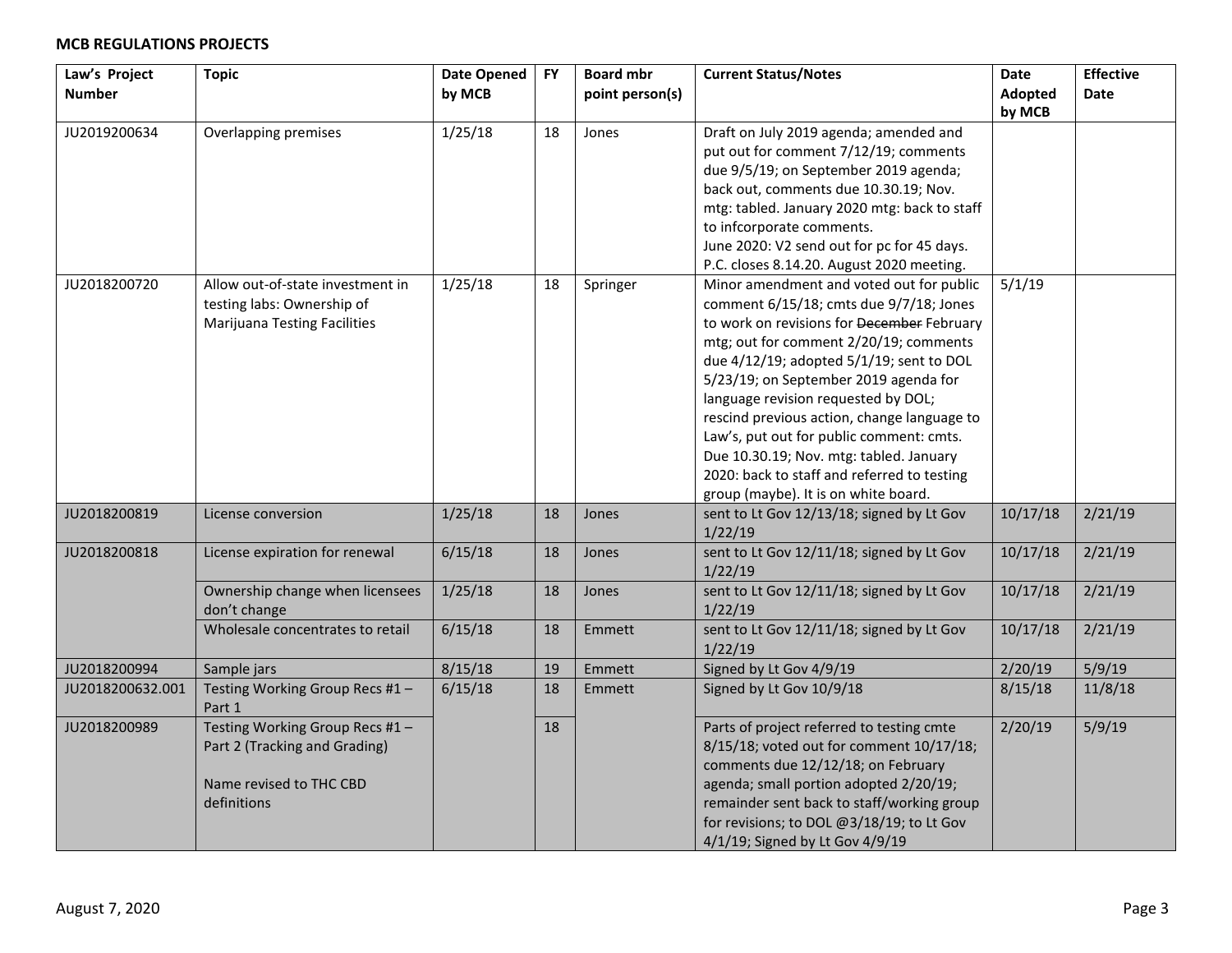| Law's Project<br><b>Number</b> | <b>Topic</b>                            | <b>Date Opened</b><br>by MCB | <b>FY</b> | <b>Board mbr</b><br>point person(s) | <b>Current Status/Notes</b>                                                                                                                                                                                                                                                                              | <b>Date</b><br>Adopted          | <b>Effective</b><br><b>Date</b> |
|--------------------------------|-----------------------------------------|------------------------------|-----------|-------------------------------------|----------------------------------------------------------------------------------------------------------------------------------------------------------------------------------------------------------------------------------------------------------------------------------------------------------|---------------------------------|---------------------------------|
|                                |                                         |                              |           |                                     |                                                                                                                                                                                                                                                                                                          | by MCB                          |                                 |
| JU2019200398                   | Tracking and Grading (TWG Part 2)       | 6/15/19                      | 18        | Emmett                              | Part of regs proposal sent back for more<br>work on 2/20/19; put out for comment<br>5/1/19; cmts due 6/19/19; amended and<br>adopted 7/11/19; to Law mid-August.<br>Rekeyed by Law, to MCB in January to<br>readopt: readopted. 1.31.20 to law. 2.5.20<br>to Lt. Gov.                                    | 7/12/19<br>readopted<br>1/24/20 | 3/13/20                         |
| JU2018200820                   | Expiration of public notice             | 6/15/18                      | 18        | Emmett                              | sent to Lt Gov 12/14/18; signed by Lt Gov<br>1/22/19                                                                                                                                                                                                                                                     | 10/17/18                        | 2/21/19                         |
| JU2018200746                   | Definition of residency #2              | 6/15/18                      | 18        | Emmett                              | sent to Lt Gov 12/14/18; signed by Lt Gov<br>1/22/19                                                                                                                                                                                                                                                     | 10/17/18                        | 2/21/19                         |
| JU2019200010                   | Protest by local government             | 12/20/18                     | 19        |                                     | Signed by Lt Gov 4/9/19                                                                                                                                                                                                                                                                                  | 2/20/19                         | 5/9/19                          |
| JU2018200829                   | All licensees have handler permits      | 8/15/18                      | 19        | Jones                               | sent to Lt Gov 12/11/18; signed by Lt Gov<br>1/22/19                                                                                                                                                                                                                                                     | 10/17/18                        | 2/21/19                         |
|                                | Effective date of ownership<br>change   | 8/15/18                      | 19        | Jones                               | sent to Lt Gov 12/11/18; signed by Lt Gov<br>1/22/19                                                                                                                                                                                                                                                     | 10/17/18                        | 2/21/19                         |
| JU2018200993                   | Handler permit renewal fee              | 8/15/18                      | 19        | Jones                               | Signed by Lt Gov 4/9/19                                                                                                                                                                                                                                                                                  | 2/20/19                         | 5/9/19                          |
| JU2018200990                   | Follow approved operating plan          | 8/15/18                      | 19        | Emmett                              | Signed by Lt Gov 4/9/19                                                                                                                                                                                                                                                                                  | 2/20/19                         | 5/9/19                          |
| JU2018200992                   | Inspection parameters                   | 8/15/18                      | 19        | Emmett/<br>Miller                   | Draft on 10/16 agenda; voted out for<br>comment 10/17/18; comments due<br>12/12/18; on 12/21, tabled to February<br>meeting; sent back to staff for more work<br>2/20/19. Working group?                                                                                                                 |                                 |                                 |
|                                | Fine schedule                           | 8/15/18                      | 19        | Jones                               | Sbcmte (Jones, Ankerfelt, Hoelscher) to<br>work for December February mtg; out for<br>comment 2/20/19; comments due 4/12/19;<br>tabled 5/1/19; out for comment for 45 days<br>on 7/12/19; comments due 9/20/19. Needs<br>a working group to review comments and<br>report back to board. On white board. |                                 |                                 |
| JU2019200011                   | University as licensee                  | 10/17/18                     | 19        | Springer                            | Draft on 12/20/18 agenda; voted out for<br>comment 12/20/18; comments due 2/8;<br>sent back to staff for more work 2/20/19                                                                                                                                                                               |                                 |                                 |
| JU2019200009                   | Fingerprints for individuals            | 10/17/18                     | 19        | Emmett                              | Signed by Lt Gov 4/9/19                                                                                                                                                                                                                                                                                  | 2/20/19                         | 5/9/19                          |
| JU2019200012                   | License fees                            | 10/17/18                     | 19        | Emmett                              | Signed by Lt Gov 4/1/19                                                                                                                                                                                                                                                                                  | 2/20/19                         | 5/1/19                          |
| JU2019200194                   | Handler courses                         | 10/17/18                     | 19        | Emmett                              | Signed by Lt Gov 7/22/19                                                                                                                                                                                                                                                                                 | 5/1/19                          | 8/21/19                         |
| JU2019200191                   | Denial of license application           | 10/17/18                     | 19        | Emmett                              | Signed by Lt Gov 7/22/19                                                                                                                                                                                                                                                                                 | 5/1/19                          | 8/21/19                         |
| JU2019200742                   | <b>Umbrella Categories for Products</b> | 10/17/18                     | 19        | Emmett                              | Draft on September 2019 agenda; put out<br>for comment 9.23.19; cmts due 11.15.19;                                                                                                                                                                                                                       |                                 |                                 |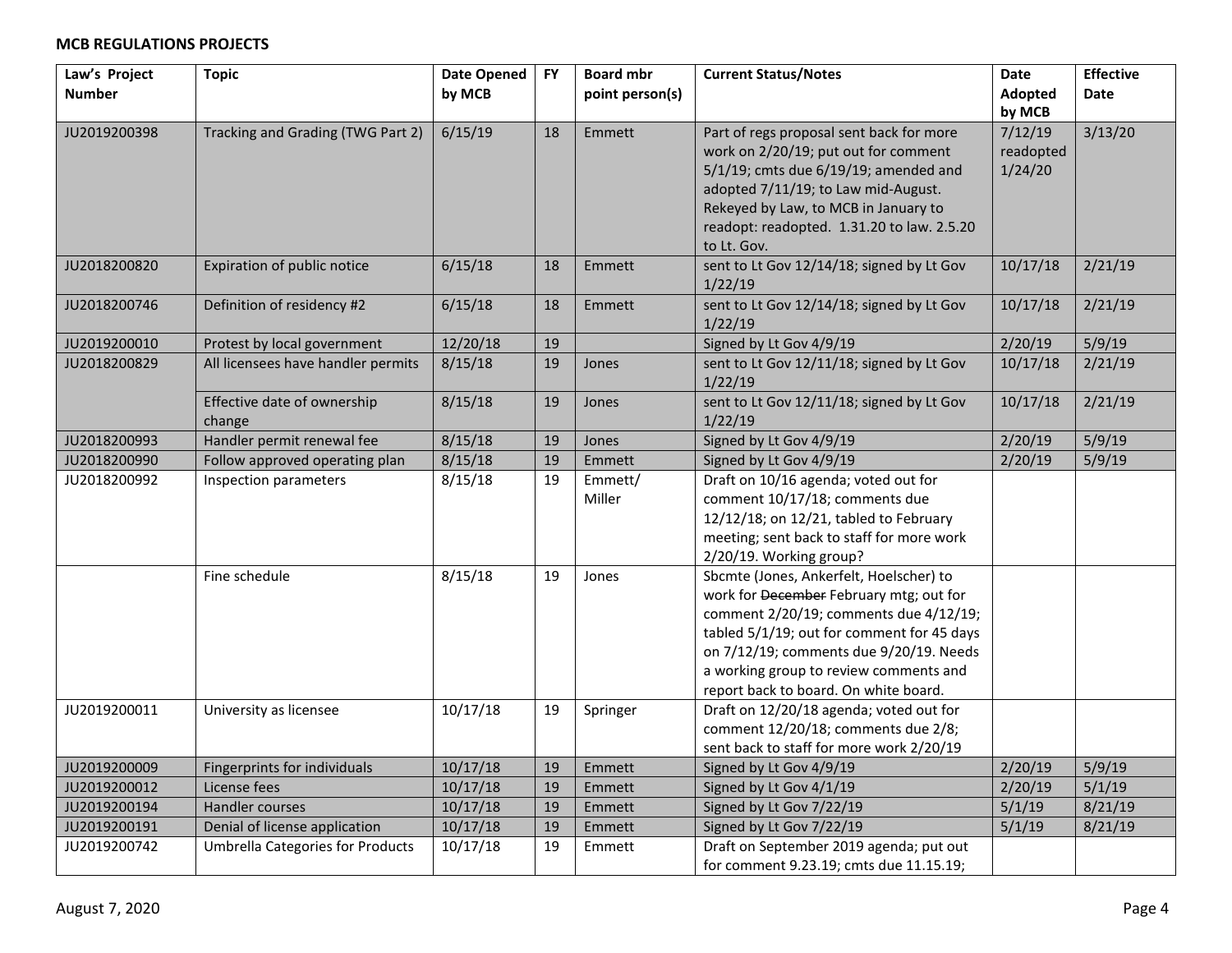| Law's Project | <b>Topic</b>                       | <b>Date Opened</b> | <b>FY</b> | <b>Board mbr</b> | <b>Current Status/Notes</b>                                                               | Date    | <b>Effective</b> |
|---------------|------------------------------------|--------------------|-----------|------------------|-------------------------------------------------------------------------------------------|---------|------------------|
| <b>Number</b> |                                    | by MCB             |           | point person(s)  |                                                                                           | Adopted | Date             |
|               |                                    |                    |           |                  |                                                                                           | by MCB  |                  |
|               |                                    |                    |           |                  | January 2020: back to staff for working                                                   |         |                  |
|               |                                    |                    |           |                  | group/white board.                                                                        |         |                  |
| JU2019200399  | <b>Onsite Consumption Cleanup</b>  | 2/20/19            | 19        | Emmett           | put out for comment 5/1/19; cmts due                                                      |         |                  |
|               |                                    |                    |           |                  | 6/19/19; returned to staff for more work                                                  |         |                  |
|               |                                    |                    |           |                  | 7/12/19; Nov. mtg.: tabled. January 2020:                                                 |         |                  |
|               |                                    |                    |           |                  | substantially amended and then put out for                                                |         |                  |
|               |                                    |                    |           |                  | p.c. with 90days. Deadline 5.15.20. June                                                  |         |                  |
|               |                                    |                    |           |                  | 2020: adopted. Sent to Law 6.15.20                                                        |         |                  |
|               | Packaging and Labeling             | 2/20/19            | 19        | Emmett           | Might need a working group                                                                |         |                  |
| 2019200637    | Revocation of Handler permit       | 2/20/19            | 19        | Springer         | Initial draft on July 2019 agenda; out for                                                | 9/12/19 | 3/25/20          |
|               | revisions                          |                    |           |                  | comment 7/12/19; comments due 9/5/19;<br>on September 2019 agenda; adopted; to            |         |                  |
|               |                                    |                    |           |                  | law for final review 10.1.19; back to board                                               |         |                  |
|               |                                    |                    |           |                  | 11/13/19 for minor corrections: Tabled.                                                   |         |                  |
|               |                                    |                    |           |                  | January 2020: readopted. 1.31.20 to Law                                                   |         |                  |
|               | Transportation                     | 2/20/19            | 19        | Emmett           | Needs a working group                                                                     |         |                  |
|               | Retesting                          | 2/20/19            | 19        | Emmett           | Tabled from Nov 2019. January 2020:                                                       |         |                  |
|               |                                    |                    |           |                  | referred to testing group.                                                                |         |                  |
|               | Advertising                        | 2/20/19            | 19        | Miller           | Needs a working group                                                                     |         |                  |
| 2019200396    | <b>Testing Oversight</b>           |                    | 19        |                  | put out for comment 5/1/19; cmts due                                                      | 1/23/20 | 3/25/20          |
|               |                                    |                    |           |                  | 6/19/19; DEC to amend compliance                                                          |         |                  |
|               |                                    |                    |           |                  | document, then out for comment 7/12/19;                                                   |         |                  |
|               |                                    |                    |           |                  | comments due 9/5/19; on September 2019                                                    |         |                  |
|               |                                    |                    |           |                  | agenda; out for comment with 9.30.19                                                      |         |                  |
|               |                                    |                    |           |                  | amended DEC document, cmts.due                                                            |         |                  |
|               |                                    |                    |           |                  | 11.2.19; Nov. mtg.: tabled. January 2020:                                                 |         |                  |
|               |                                    |                    |           |                  | adopted. 1.31.20 to law                                                                   |         |                  |
|               | Infants on Premises                | 5/1/19             | 19        |                  | Draft on September 2019 agenda; remove                                                    |         |                  |
|               |                                    |                    |           |                  | amendment to 306.325 and put out for                                                      |         |                  |
|               |                                    |                    |           |                  | comment, cmts. due 10.30.19; Nov. mtg.:                                                   |         |                  |
|               |                                    |                    |           |                  | tabled. January 2020: back to staff to work<br>with DHSS. As of 7.13.20, working on a new |         |                  |
|               |                                    |                    |           |                  | draft for August. August 2020 meeting:                                                    |         |                  |
| 2019200736    | "Application" and renewal date     | 7/10/19            | 20        | Jones            | Draft on September 2019 agenda; put out                                                   | 1/24/20 | 3/25/20          |
|               |                                    |                    |           |                  | for comment; cmts due 10/30/19. Nov.                                                      |         |                  |
|               |                                    |                    |           |                  | mtg.: tabled. January 2020: adopted.                                                      |         |                  |
|               |                                    |                    |           |                  | 1.31.20 to law                                                                            |         |                  |
|               | Separation distances and           | 7/10/19            | 20        | Jones/Miller     | Needs a working group                                                                     |         |                  |
|               | definition of "recreation or youth |                    |           |                  |                                                                                           |         |                  |
|               | center"                            |                    |           |                  |                                                                                           |         |                  |